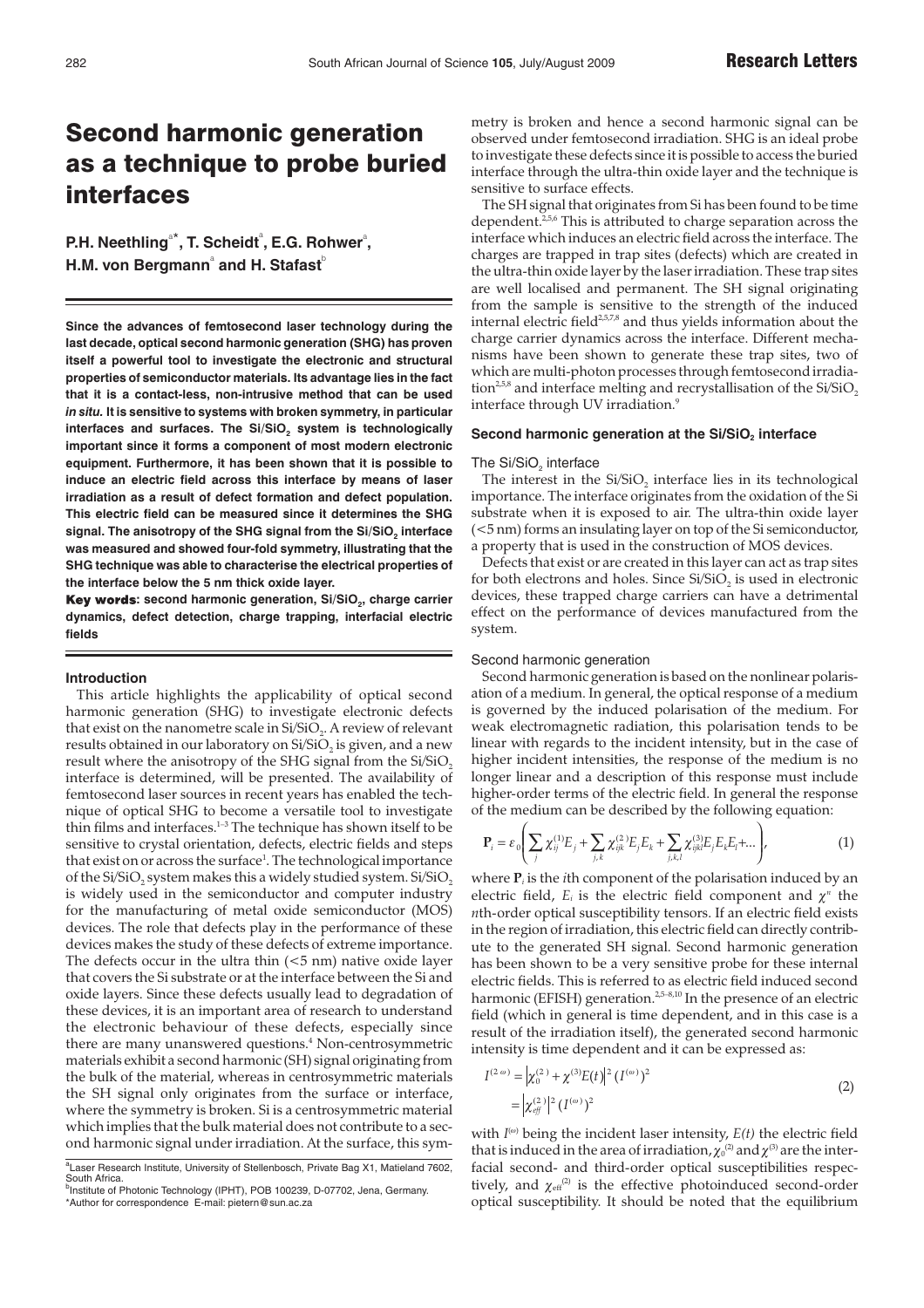

**Fig. 1**. Standard experimental setup, for second harmonic generation measurements in reflection, employed in our laboratory.

second harmonic signal is a direct measure of the total trapped charge density, *nc*, which is responsible for the interfacial electric field $\overline{10,11}$ :

$$
n_c \propto \left| \chi_{\text{eff}}^{(2)} \right| \propto \sqrt{I^{(2\,\omega)}}
$$
\n(3)

Second harmonic experimental setup

In order to probe the  $Si/SiO<sub>2</sub>$  interface by means of optical second harmonic generation, a standard setup for measuring second harmonic generated light in reflection was used. The setup is depicted in Fig. 1. The incident laser beam was directed onto the sample at an angle of 45°. The SHG was detected in reflection at 45°. The generated SH signal was then first separated from the fundamental by a suitable set of filters, before being detected by a photomultiplier tube (PMT). The signal from the PMT was fed into a lock-in amplifier, which, together with the light chopper, ensured a good signal to noise ratio. The sample was placed on a XY-translation stage for positioning and imaging purposes. A stepper motor was also connected to enable the rotation of the sample around the azimuthal angle.

## **Experiment and results**

Figure 2 shows the time-dependent SHG signal from Si under femtosecond irradiation. The Si sample was irradiated at one position for approximately 23 min while the SHG signal was recorded. The signal shows a quick initial increase followed by a slow decrease until an equilibrium value is reached after several minutes of irradiation. A similar experiment was conducted to obtain Fig. 3, except that the irradiation was interrupted after about 16 min for a period of about 11 min, after which the irradiation was continued for about another 3 min. The same initial trend as in Fig. 2 can be seen in Fig. 3. After the interruption, once the irradiation was continued, the SHG signal immediately (faster than the experimental time resolution of 0.2 s) reached a maximum value followed by a quick decline in signal strength until the equilibrium value was again reached. Figure 4 is a measurement of the rotational anisotropy of the SHG signal from the Si/SiO, system once the equilibrium electric field had been reached. It was obtained by irradiating the sample on a virgin spot until an equilibrium value was reached. This equilibrium value was then recorded. The sample was then rotated 9° around the azimuth before being irradiated again till equilib-



Fig. 2. Time-dependent SHG signal obtained from Si/SiO<sub>2</sub> by irradiating a single spot on the sample for about 23 min.



Fig. 3. Interrupted time-dependent SHG signal from  $Si/SiO<sub>2</sub>$ . The sample was irradiated for about 16 min after which the beam was interrupted for about 11 min before irradiation continued for about another 3 min.